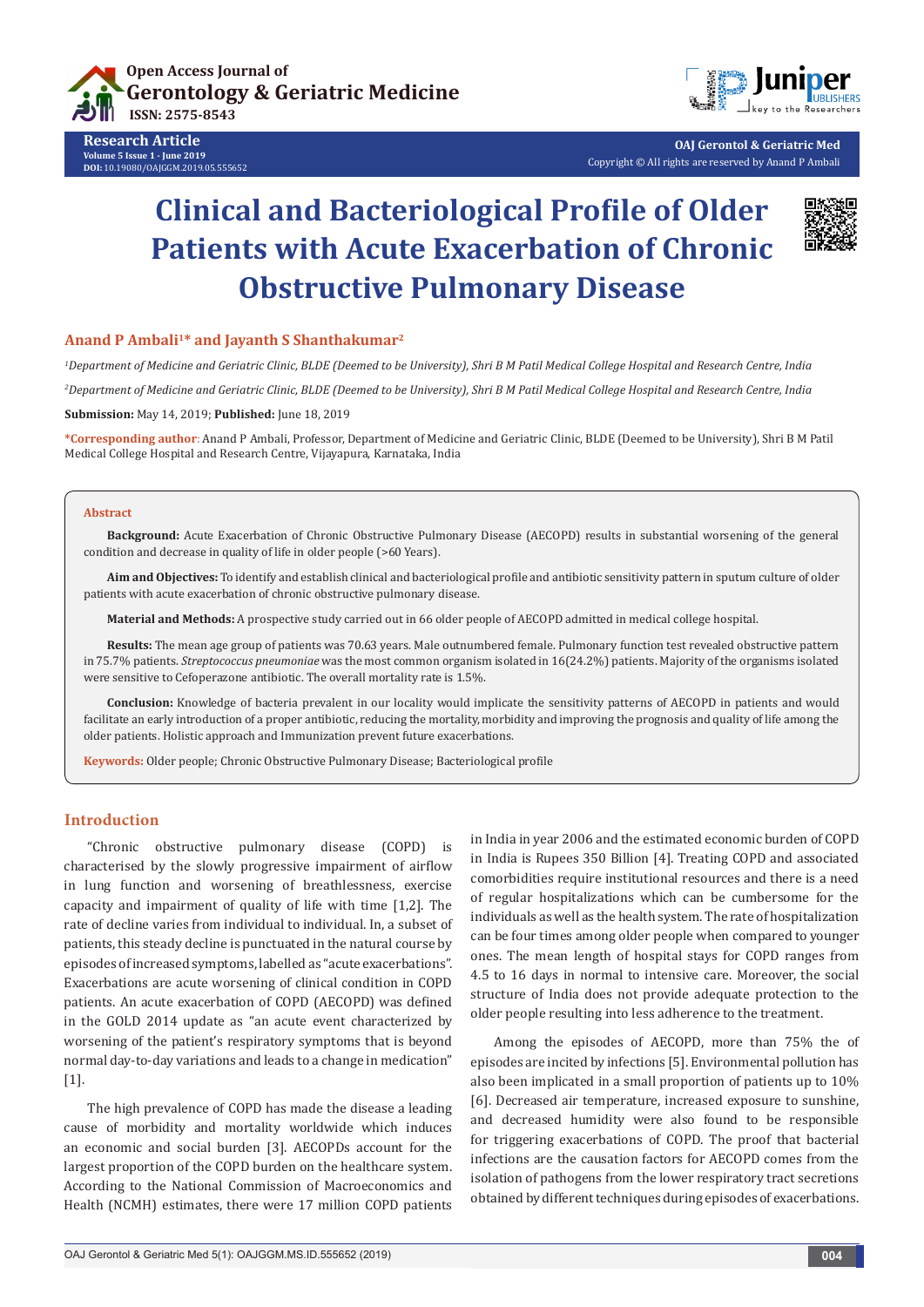Various studies on isolation of pathogens associated with AECOPD suggested that the presence of pathogens was clinically and geographically unpredictable.

Old age and comorbidity go hand in hand in misdiagnosing and undertreating COPD in them. There is a disparity between practice guidelines and treatment among the COPD in older patients. The management of older patients with COPD should encompass a multidisciplinary approach. Along with assessment of the lung ventilator performance and functional impairment, nutritional status, mental health and social issues should be evaluated. Knowledge of local bacterial aetiology and antibiotic sensitivity patterns of acute exacerbation of chronic obstructive pulmonary disease facilitates early introduction of proper antibiotics which can reduce the morbidity, mortality and improve the prognosis. The data about the bacteria involved in AECOPD in our area is sparse and very less studied. Hence, the following study was undertaken to study the bacteriological profile and antibiotic sensitivity pattern in sputum culture of older patients with AECOPD.

# **Material and Methods**

This prospective observational cross-sectional study was conducted in Shri B M Patil Medical College Hospital and Research centre, BLDE (DU), Vijayapura. A total of 66 patients aged more than 60 years diagnosed with acute exacerbation of chronic obstructive pulmonary disease over a period of twenty-four months were included in the study. All patients were interviewed as per the prepared proforma and then complete clinical and laboratory examination were conducted.

**i. Inclusion Criteria**: All the patients above 60 years of age with clinical symptoms like increased cough, expectorations,

# increased severity of dyspnoea for over 3 months in a year for 2 consecutive years supported by pulmonary function test for the diagnosis suggestive of COPD were included in the study. Even previously diagnosed patients of COPD based on exposure to risk factors, clinical history and examination supported by pulmonary function test were included.

**ii. Exclusion Criteria**: Patients with active pulmonary tuberculosis, lung malignancy, bronchiectasis, patients who were already on antibiotic treatment for exacerbation of COPD and acute severe asthma were excluded from the study. Informed written consent was obtained from all the study group subjects. Ethical clearance of the study was obtained from the institutional ethical committee.

**iii. Specimen Collection**: Early morning expectorated sputum samples were obtained from the cases that were clinically diagnosed to have AECOPD. The samples were then transported to Microbiology laboratory for gram stain and culture.

**iv. Culture Methods**: Sputum quality was assessed both macroscopically and microscopically. Sputum samples were subjected to gram staining and were reported according to Bartlett's grading system and a score of 1 or above was considered as suitable sample [7]. The sputum samples were inoculated onto Mac Conkey's Agar, chocolate agar and two blood agar plates. On one blood agar streaking with *Staphylococci* was done to facilitate the growth of *Haemophilus influenzae*. All the plates were inoculated for 24 hours at 37 degree Celsius for 24 hours in 7-10 %  $\rm CO_{2}$  concentration. Using standard microbiological technique, the organisms were identified [8]. Antimicrobial susceptibility of the isolates was determined by Kirby Bauer disk diffusion method on Muller Hilton agar plates according to Clinical and laboratory Standard Institute Guidelines [9].

## **Results**

**Table 1:** Age and Gender Distribution.

| Age/Gender       | Male | Percentage (%) | Female | Percentage (%) | <b>Total</b> | Percentage $(\% )$ |
|------------------|------|----------------|--------|----------------|--------------|--------------------|
| 60-74            | 38   | 57.57          |        | 10.6           | 45           | 68.18              |
| 75-84(Young old) | 13   | 19.69          |        | 4.54           | 16           | 24.24              |
| >85 (Very old)   |      | 6.06           |        | 1.51           |              | 7.57               |
| Total            | 55   | 83.33          |        | 16.66          | 66           | 100                |

The age group of patients varied from 60 to 91 years with a mean age of 70.63 years. 55(83%) of the patients were males and 11(17%) were females (Table 1). The common symptom at presentation was cough in 100%, while cough with expectoration was seen in 98.5%. Breathlessness was the second most common symptom seen in 98.5%, followed by fever in 53.1% (Table 2). Among the atypical symptoms were chest pain, altered behaviour, hiccups, giddiness, urinary incontinence and reduced appetite. Among the comorbid conditions, Hypertension was noted in 15(23%) Type 2 Diabetes Mellitus seen in 6(9%). Old Pulmonary Tuberculosis was seen in 5(8%) and Ischemic Heart Disease in 3(4.5%) patients. Multiple comorbidities were noted in 6(9%).

#### **Table 2:** Distribution according to the symptoms.

| Symptom                  | <b>Number</b> | $\frac{0}{0}$ |
|--------------------------|---------------|---------------|
| Cough                    | 66            | 100           |
| Cough with expectoration | 65            | 98.5          |
| <b>Breathlessness</b>    | 65            | 98.5          |
| Fever                    | 35            | 53.1          |
| Altered sensorium        | 1             | 1.5           |
| Chest pain               | 1             | 1.5           |
| Urinary incontinence     | 1             | 1.5           |
| Giddiness                | 1             | 1.5           |
| Loose stools             | 1             | 1.5           |
| Lower limb swelling      | 1             | 1.5           |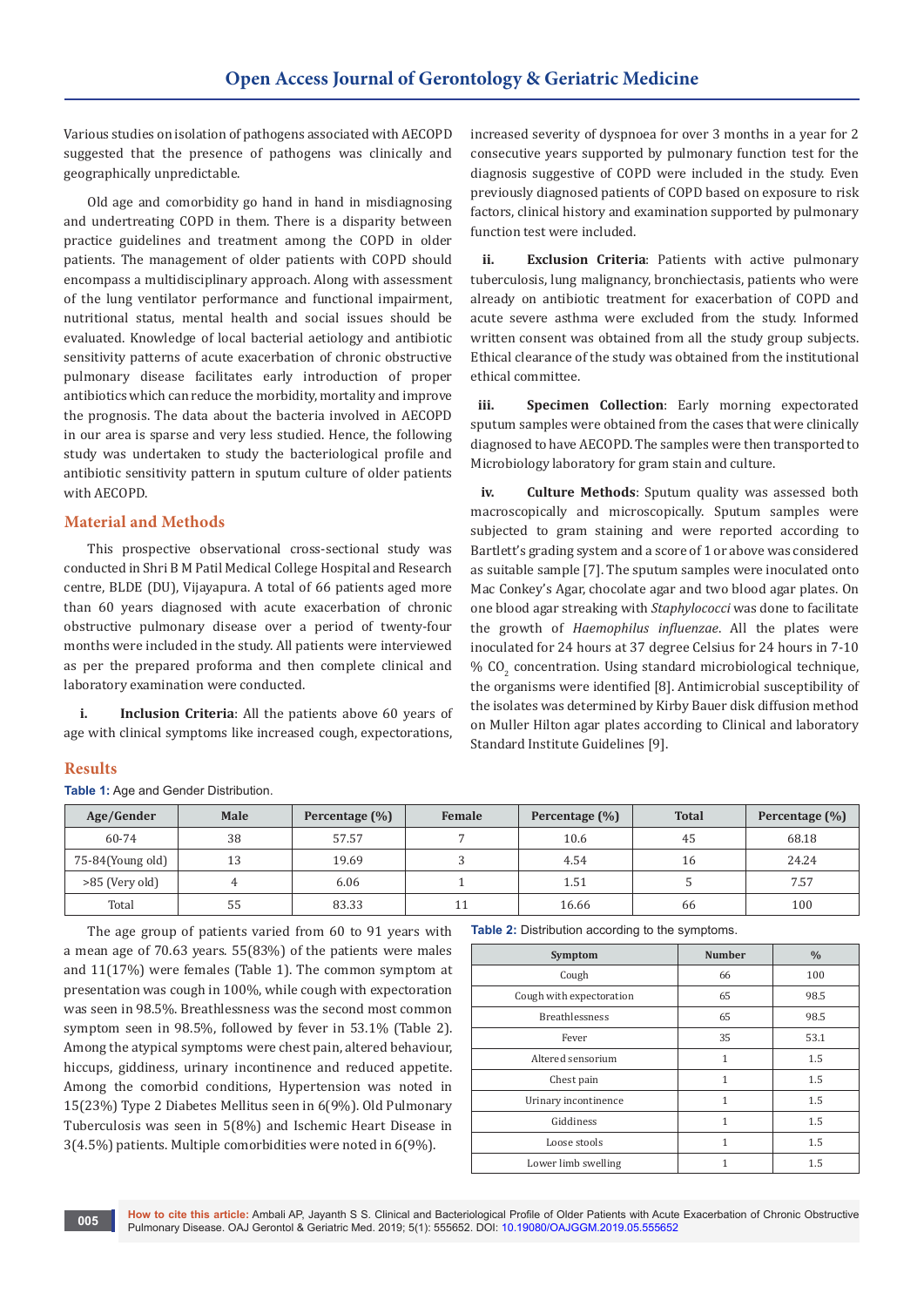The common finding on Electrocardiogram was P Pulmonale in 62.1% followed by right ventricular hypertrophy. All the patients in the study had features of emphysematous chest on chest radiography. Pulmonary function test was conducted in 58 patients in the study participants. Among them 50(75.7%) patients showed obstructive and 8(12.3%) showed restrictive pattern (Figure 1). On gram staining of the sputum, Gram positive cocci were isolated from 39.3%, Gram negative bacilli in 22.7%, and mixed organisms in 10.6% of the patients (Table 3).

| <b>Sputum Examination</b>                         | No. of patients | Percentage (%) |
|---------------------------------------------------|-----------------|----------------|
| Gram positive bacilli                             | 3               | 4.54           |
| Gram positive cocci                               | 26              | 39.39          |
| Gram negative bacilli                             | 15              | 22.72          |
| Gram positive cocci and Gram-<br>negative bacilli | 7               | 10.6           |
| No organism seen                                  | 14              | 21.21          |
| No Expectoration                                  | 1               | 1.51           |
| Total                                             | 66              | 100            |

**Table 3:** Distribution according to sputum examination - gram staining.

Pulmonary function test (PFT) was done in 58 patients. It could not be done in 8 patients; 4 among them were ventilated initially and later after extubating, the patients refused owing to the seriousness of the illness and 4 were unable to complete the procedure. The PFT revealed mild obstructive pattern in 18(27.7%) patients, moderate obstructive pattern in 21%, severe obstructive in 15.15% and very severe obstructive pattern in 12.12% patients. This was classified according to the GOLD 2017 Classification of severity of airflow limitation. In our study 8(12.12%) patients had severe restrictive pattern (Figure 1).



Bacteriological isolation by sputum culture showed *Streptococcus pneumoniae* as the most common isolated organism in 24.2%, followed by *Klebsiella pneumoniae* in 12.1% and *Pseudomonas aeruginosa* and *Staphylococcus aureus* each in 9.1% patients. Multiple organisms were isolated from 2 patients, *Streptococcus pneumoniae* and *Acinetobacter species* in one patient and *Streptococcus pneumoniae* and *Klebsiella pneumoniae* in another patient. No pathogenic bacteria were isolated in 13(19.69%) patients (Table 4).

| Table 4: Distribution according to sputum examination - sputum culture. |  |
|-------------------------------------------------------------------------|--|
|-------------------------------------------------------------------------|--|

| <b>Sputum Culture</b>                     | No. of patients | Percentage (%) |
|-------------------------------------------|-----------------|----------------|
| Streptococcus pneumonia                   | 16              | 24.2           |
| Klebsiella pneumonia                      | 8               | 12.1           |
| Pseudomonas aeruginosa                    | 6               | 9.1            |
| Staphylococcus aureus                     | 6               | 9.1            |
| Citrobacter species                       | $\overline{4}$  | 6.1            |
| Coagulase negative<br>staphylococcus      | 3               | 4.5            |
| Escherichia coli                          | 3               | 4.5            |
| Enterococcus species                      | 2               | 3              |
| Aspergillus niger                         | 1               | 1.5            |
| Candida albicans                          | 1               | 1.5            |
| Streptococcus sp;<br>Acinetobactersp      | 1               | 1.5            |
| Streptococcus sp; Klebsiella<br>pneumonia | $\mathbf{1}$    | 1.5            |
| No pathogenic bacteria isolated           | 13              | 19.7           |
| Total                                     | 66              | 100            |

Antibiotic sensitivity revealed organisms sensitive to cefoperazone was 51%, Linezolid in 43%, Gentamicin in 40%, and Ciprofloxacin in 38% of patients (Table 5). *Streptococcus pneumoniae*, which was the most common isolate, was sensitive to Cefoperazone, Linezolid, Piperacillin and Clindamycin in decreasing frequency. *Klebsiella pneumoniae* isolates were sensitive to Amikacin, Ciprofloxacin, Gentamicin and Cefuroxime. *Pseudomonas aeruginosa* isolates were sensitive to Amikacin, Cefoperazone, and Piperacillin. *Staphylococcus aureus* isolates were sensitive to Cefoperazone, Cefuroxime, Clindamycin and Gentamicin.

**Table 5:** Antibiotic sensitivity pattern (n=53).

| <b>Sensitive Drug</b> | No. of patients | Parentage |
|-----------------------|-----------------|-----------|
| Cefoperazone          | 27              | 50.94     |
| Linezolid             | 23              | 43.39     |
| Gentamicin            | 21              | 39.62     |
| Ciprofloxacin         | 20              | 37.73     |
| Cefuroxime            | 19              | 35.84     |

One male patient with AECOPD died in hospital with mortality rate of 1.5%.

### **Discussion**

Chronic obstructive pulmonary disease is a chronic noncommunicable disease and its prevalence dramatically increases with age and leads to decreased quality of life in older people. COPD exacerbations are the leading cause of morbidity and mortality and early introduction of empirical antibiotics, can improve outcome and reduce mortality [10].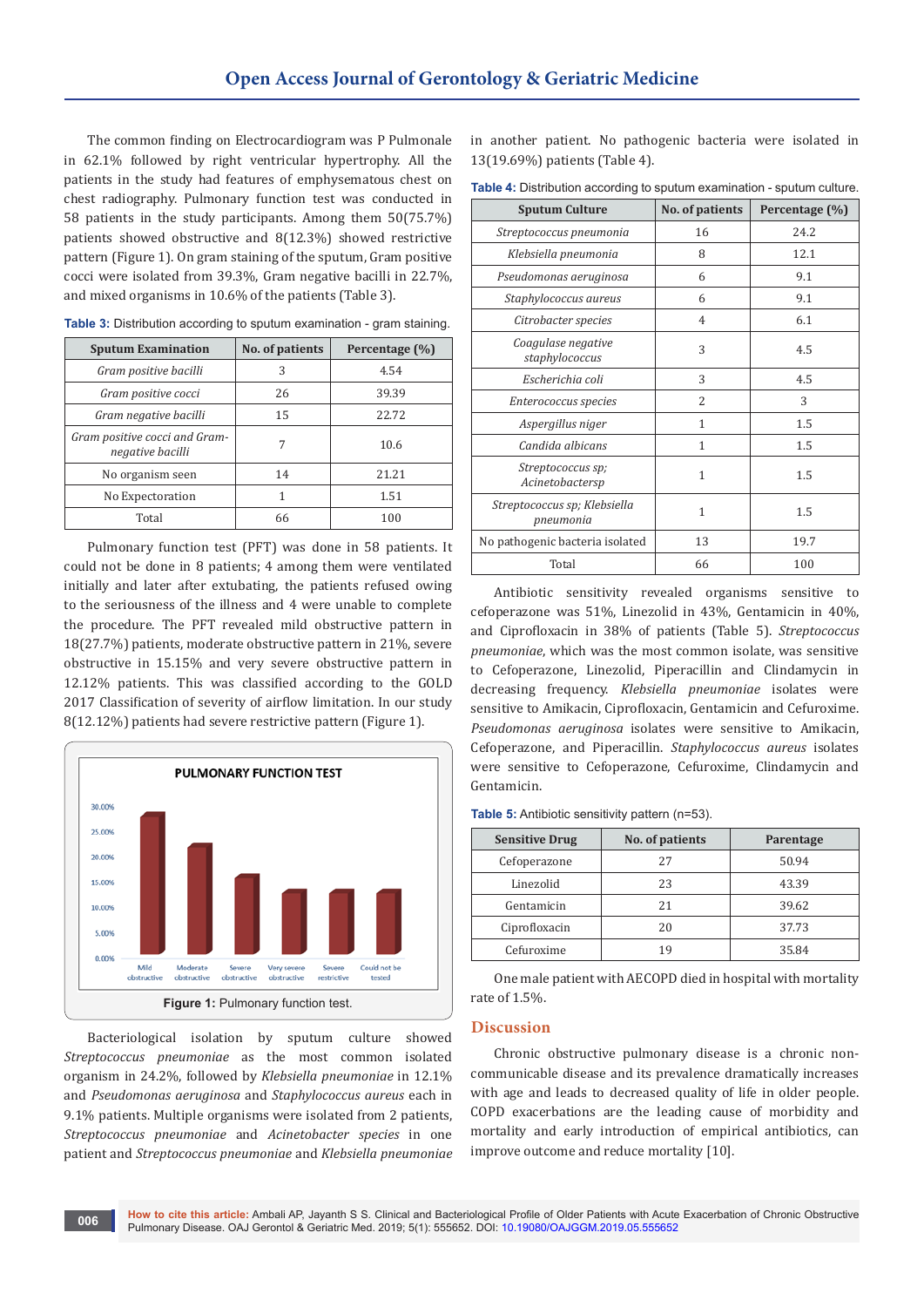In this study, the age group of patients varied from 60 to 91 years. Mean age was 70.63 years. Majority of the patients (45) were in the age group of 60-74 years, which constituted 68.2 % of the total patients. It is like the study conducted by Babu D *et al.* [11] where 74.5% of the patients were between 60-79 years. Increased incidence of AECOPD in males was observed, 55(83%) were males and 11(17%) were females. It was like the study conducted by Shashibhushan B L *et al.* [12] where 84% of the patients were males and 16% females.

 Among habits, smoking alone was predominant in 30.3% of the patients. Multiple habits like smoking, tobacco chewing, and alcohol consumption altogether were seen in 26% patients and smoking and tobacco chewing together in 12.1% patients. In total, 82% of patients in the present study were smokers. Identical observations were made by Syed A *et al.* [13] where 85% of the patients were smokers and S B Lal *et al.* [14] where 95% of the patients were smokers. No history of smoking was reported by female patients like the observations in the study by Syed A *et al.* [13]. All the female patients had sustained exposure to indoor pollution mainly from cooking fumes for almost four decades.

The presenting symptoms were cough in 100%, Cough with expectoration in 98.5% which was like study by S B Lal *et al*. [14] and Arora N *et al.* [15]. Breathlessness was second most common symptom in 98.4% like study by Arora N *et al*. [15] where it was 98.2%. Fever was presenting symptom only in 53.1% which is contradicting to the studies reported by Arora N *et al.* [15] and Kulkarni G *et al*. [16]. Gram staining predominantly showed gram positive organisms. This finding was contrary to other studies reported by Sharan H *et al.* [17], Aleemullah M F *et al.* [18], and Babu D *et al.* [11] where gram negative bacteria were isolated predominantly.

In our study, predominantly isolated organism was *Streptococcus pneumoniae*, followed by *Klebsiella pneumoniae*, *Pseudomonas aeruginosa* and *Staphylococcus aureus*. The observations were like the studies conducted by Arora N *et al.*  [15], Shashibhushan B L *et al.* [12], Patel A K [10], and Syed A *et al.* [13] where *Streptococcus pneumoniae* was the most common bacteria isolated. Contrary to this, the studies conducted by Babu D *et al.* [11], Sharan H *et al.* [17], and Narayanagowda D S*et al.* [19] found out *Klebsiella pneumoniae* to be the most common bacteria causing exacerbations. No pathogenic bacteria were isolated in 13 (19.7%) patients in our study. This was less when compared to the studies done by Narayanagowda D S *et al.* [19] where 63% yielded no bacteria, and by Babu D *et al.* [11] where 57% yielded no bacteria.

*Streptococcus pneumoniae*, which was the most common isolate, was sensitive to Cefoperazone, Linezolid, Piperacillin and Clindamycin in decreasing frequency like the study conducted by Kulkarni G *et al.* [16]. *Klebsiella pneumoniae* isolates were sensitive to Amikacin, ciprofloxacin, Gentamicin and cefuroxime. In the study done by Narayanagowda D S *et al.* [19] *Klebsiella pneumoniae* was sensitive to Ampicillin, Ciprofloxacin and

Netilmicin. A study by S B Lal *et al.* [14] study demonstrated sensitivity to a combination of Levofloxacin and Gentamicin.

*Staphylococcus aureus* isolates were sensitive to Cefoperazone, Cefuroxime, Clindamycin and Gentamicin. The study by Narayanagowda D S *et al.* [19] found *Staphylococcus aureus* to be sensitive to Amoxyclavulinate, Penicillin, Erythromycin, Gentamicin, Amikacin, Netilmicin and Co-trimoxazole.

# **Conclusion**

Chronic obstructive pulmonary disease is a chronic noncommunicable disease and its prevalence dramatically increases with age and leads to decreased quality of life in older people. Exacerbations of COPD in older people result in substantial worsening of the general condition of them and depression in quality of life. Older patients with exacerbations can present with both typical and atypical complaints. None of the patients had received pneumococcal or influenza vaccine in past. Older People with AECOPD may not perform pulmonary function test fully owing to the decreased physical capacity and cognitive impairment. Bacterial infection is the most common triggering factor for exacerbations of COPD in older people. Streptococcus pneumoniae was the most common bacteria isolated in our study. Most of the organisms isolated in our study were sensitive to Cefoperazone. Knowledge of the bacteria with their sensitivity pattern resulting in exacerbations in the local geographical area would help in immediate and prompt management of them. Adequate awareness regarding the immunization among the older people with COPD, their caregivers and the treating doctor would prevent many exacerbations and hence improves quality of life. The management of elderly patient with COPD should encompass a multidisciplinary and holistic approach. They require special attention because of high susceptibility to infections, polypharmacy, multiple comorbidities, disabilities, dependency, financial and social issues.

## **References**

- 1. Strategy G (2014) The FOR, Of P, Obstructive C, Disease P. Global strategy for the diagnosis, management, and prevention of chronic obstructive pulmonary disease. Glob Initiat Chronic Obstr Lung Dis, USA.
- 2. British thoracic society. British guideline on the management of asthma Key To Evidence Statements And Grades Of Recommendations (2014). Scottish Intercoll Guidel Netw.
- 3. [Adeloye D, Chua S, Lee C, Basquill C, Papana A, et al. \(2015\) Global and](https://www.ncbi.nlm.nih.gov/pubmed/26755942)  [regional estimates of COPD prevalence: Systematic review and meta–](https://www.ncbi.nlm.nih.gov/pubmed/26755942) [analysis. J Glob Health 5\(2\)](https://www.ncbi.nlm.nih.gov/pubmed/26755942)
- 4. Murthy KJR,Sastry JG (2005) Economic burden of chronic obstructive pulmonary disease: NCMH Background Papers Burden of Disease in India.
- 5. [Jindal SK, Aggarwal A N, Chaudhry K, Chhabra SK, D Souza G a, et al.](https://www.ncbi.nlm.nih.gov/pubmed/16482948)  [\(2005\) A multicentric study on epidemiology of chronic obstructive](https://www.ncbi.nlm.nih.gov/pubmed/16482948)  [pulmonary disease and its relationship with tobacco smoking and](https://www.ncbi.nlm.nih.gov/pubmed/16482948)  [environmental tobacco smoke exposure. Indian J Chest Dis Allied Sci](https://www.ncbi.nlm.nih.gov/pubmed/16482948)  [48\(1\): 23-29.](https://www.ncbi.nlm.nih.gov/pubmed/16482948)
- 6. [Murray CJ, Lopez AD \(1996\) Evidence-based health policy-lessons](https://www.ncbi.nlm.nih.gov/pubmed/8966556)  [from the global burden of disease study. Science 274\(5288\): 740-3.](https://www.ncbi.nlm.nih.gov/pubmed/8966556)